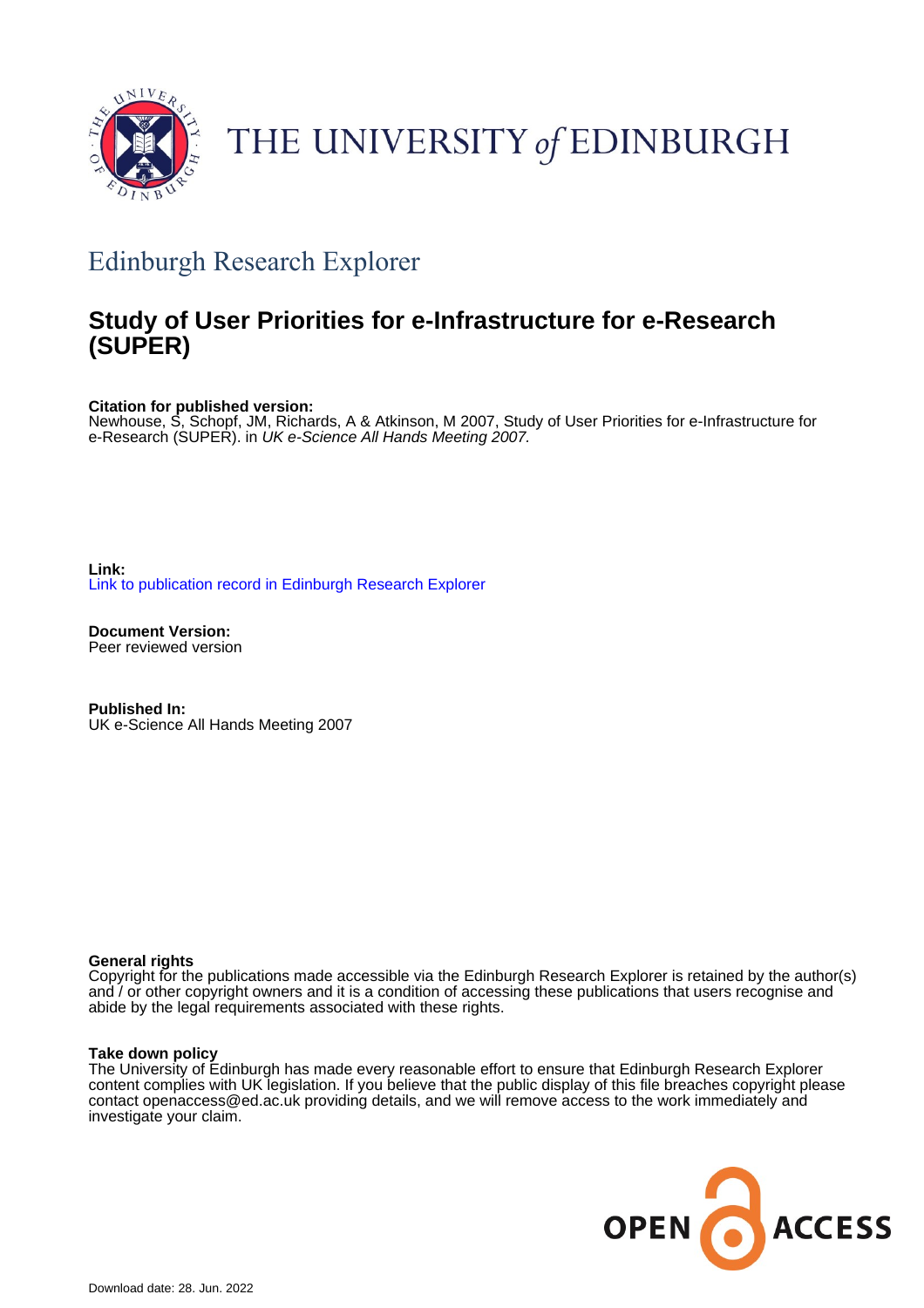## **Study of User Priorities for e-Infrastructure for**

### **e-Research (SUPER)**

University of Southampton National e-Science Centre and ANL

Steven Newhouse **Jennifer M. Schopf** Andrew Richards Malcolm P. Atkinson CCLRC e-Science Institute

#### **Abstract**

SUPER, a Study of User Priorities for e-infrastructure for Research, was a six-month effort funded by the UK e-Science Core Programme and JISC to inform investment so as to provide a usable, useful, and accessible e-infrastructure for all researchers. It envisages a coherent set of e-infrastructure services that would increase usage by at least a factor of ten by 2010. Through a series of unstructured face-to-face interviews with over 45 participants from 30 different projects we have observed recurring issues relating to collaborative file management and policy, the need for tools to support dynamic virtual organisations, the support of project teams with services and training, operational issues (such as authentication, license management and reliability) and how end-users interact with e-infrastructure services through the available tools. We finish with a list of possible future activities for further prioritisation and adoption.

#### **1 Introduction**

SUPER, a Study of User Priorities for e-infrastructure for Research, was a six-month effort funded by the UK e-Science Core Programme and JISC to inform investment so as to:

- provide a usable, useful, and accessible e-infrastructure for researchers across a wide variety of disciplines,
- integrate existing and new e-infrastructure facilities and services into a coherent whole, and
- provide the basis to increase the use of the existing e-infrastructures by a factor greater than ten by 2010.

E-infrastructure encompasses the facilities and services that enable more advanced or more effective research through support of access to information, data, computation resources and distributed collaboration. Since multidisciplinary teams often span national as well as institutional boundaries, support for international collaboration and consistent provisioning across these resources must be considered. Inevitably, multiple organisations will be engaged in constructing and operating e-infrastructure; therefore the recommendations must permit autonomous providers to collaborate in order to provide coherent and consistent facilities.

As a first step in carrying out the SUPER project, we spent several months in late 2006 meeting with approximately 30 groups across the UK who represent a cross section of the research community and were engaged in a

variety of roles and projects. The groups interviewed included current and potential *endusers* of e-infrastructure, generally those conducting research, design, analysis or diagnosis in projects funded by one of the UK Research Councils; *technologists*, or developers who take generic middleware and adapt it for a specific use; *generic tool developers*, those who were building solutions that could be used in many application domains; and *service providers,* including universities and publicly funded research institutes that are setting up hardware and services.

Our meetings lasted from half an hour to half a day and covered a wide variety of topics, concentrating on current use and needs. We considered performing structured interviews based on a standard questionnaire but differences in backgrounds and knowledge of those interviewed made this approach ineffective, so the interviews were not formally structured as such. Instead, we asked what functionality the groups had tried in the past, what their applications needed today from the current Grid infrastructures and what functionality the groups were considering for near-future plans. Most meetings ended by our inquiring what functionality the group thought was most important but lacking in today's tools or services.

In terms of coverage, we performed faceto-face interviews over during the autumn in Newcastle, Glasgow, Edinburgh, Oxford, Cambridge, UCL, and Reading, covering 45 people from over 30 projects. A third of the projects were funded by EPSRC and a further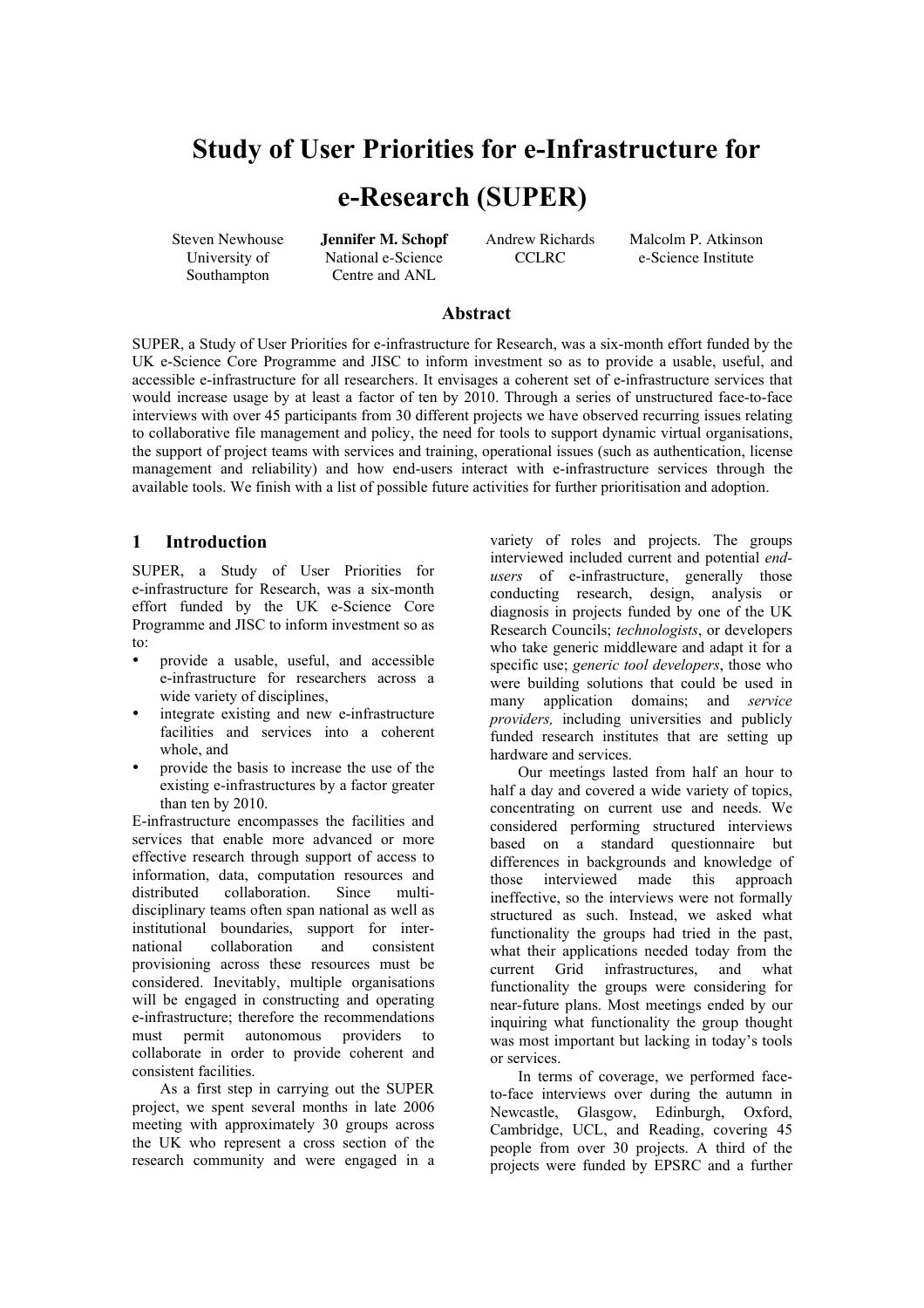third by BBSRC, MRC and JISC. The remaining projects were funded by DTI, EU, Wellcome, AHRC, ESRC, NERC and PPARC, with a significant number of campus activities being funded directly by the local university. A full list can be found in Appendix A.

For the purposes of discussion we have categorised these requirements as "major," discussed in Sections 2–6, and "minor," discussed in Section 7. In Section 8 we provide a set of recommendations and identify where they can be supported within existing funding (e.g. OMII-UK, NGS, DCC, JISC e-infrastructure) and where future funding needs to be sought to support these activities. In general, however, we have not identified "best" technical solutions. Such a task will require additional detailed requirements-gathering and analysis that is beyond the scope of this broad study.

More information relating to this activity and input from other sources can be found in the SUPER technical report [1].

#### **2 Collaborative File Management and Policy**

The early vision of Grids – running applications on remote shared distributed resources ranging from dedicated clusters to shared-use, cyclestealing desktop machines – is in use in many communities. The availability and accessibility of these resources, a result of the UK e-Science programme, has brought new user communities to larger-scale science than was previously feasible, and has promoted paradigm-shifting science techniques in some domains such as large-scale ensemble and parametric studies.

By far the largest concern of the users we spoke with, centred on the use of large-scale data stored in structured file sets – *how to share data with colleagues* within their project or their wider community. Of particular importance is the management of data stored in files, whether it was software, results or other data, as opposed to data stored in databases. Users are concerned about the data's long-term storage and curation, about means for accessing these files from the local desktop, and about seamless data transfer to remote resources for further analysis. Endusers also want to be able to annotate files with metadata about their contents and provenance, in order to enable searching and reanalysis at a later date – *metadata is the key to being able to share the results*. Many of the groups have explored solutions such as the Storage Resource Broker (SRB); however, SRB is seen as a

heavyweight solution that was hard to deploy and maintain by a project.

Research has experienced a paradigm shift with respect to the changing uses of data as well as the changing use of compute resources. More groups now need to share data more widely under defined access policies, to merge data, and to retain that data longer. There was an identified need for *standard policies and tools for data curation* across RCUK-funded projects. Those policies are either currently not well defined or not well known, but they need to be – for both user roles, expectations on providers and the expected duration of data's availability.

Any access control structure and its underlying authentication mechanisms must support controlled access by recognised external collaborators and eventually unrestricted access to others. But in general, there is a shift towards much *longer-term storage of data*, some for pragmatic experimental use, and some at the behest of the funding agencies.

Easier *access to data* was also an issue. Many groups now have to manage the file output from computations across multiple locations, including national resources such as the National Grid Service (NGS), as well as campus and desktop resources. Researchers would like to seamlessly store output and access their local files when running an application remotely. This situation leads to requirements for the registration and discovery of files held in different locations.

In order to be able to easily curate and annotate data files, additional tools are needed to *autogenerate metadata* about the data itself and how, where and by what that data was generated – its *provenance*. Once provenance data is collected there will also be a requirement to navigate and analyse the data. It was noted that if users are responsible for the annotation of their data the task generally is left undone. Many groups have begun to create their own metadata after failing to find acceptable community standards. Standards exist for common basic properties, however lower-level and domain specific metadata has yet to be standardised for many communities. The quality of such annotations is often uneven, however, and some communities therefore have started developing common metadata schemas to drive annotation standards.

#### **3 Tools to Support Dynamic Virtual Organisations**

Although technical aspects dominated many of our discussions, there was a growing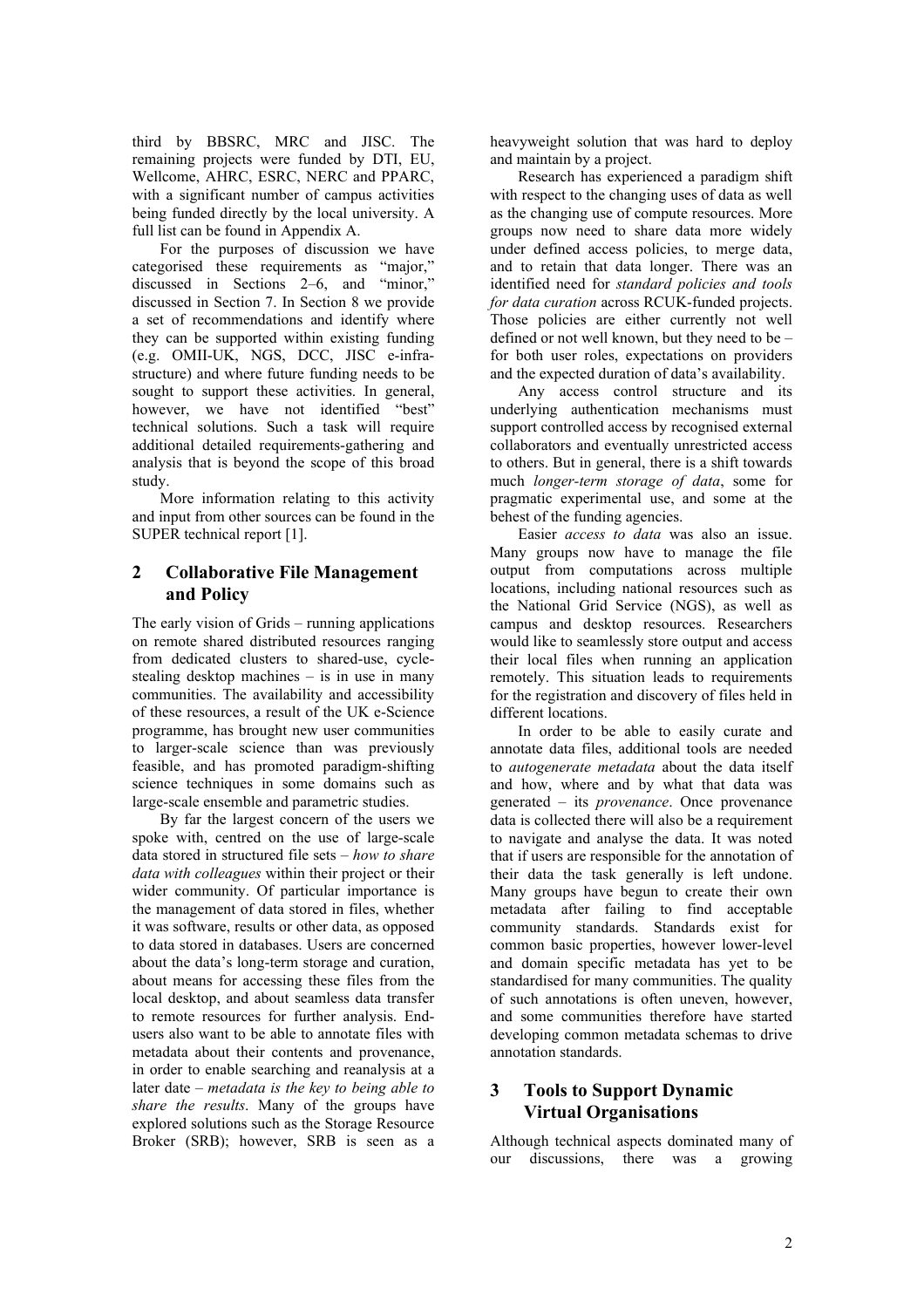recognition of the importance and difficulty in building an effective multidisciplinary multi-site virtual organisation (VO) within a project. This was also the topic of a workshop that we attended [2]. Established management practices need to be adapted to deal with the challenges of a virtual organisation, where the incentives for individuals may be radically different and not under the control of the project management.

Part of the lack of established practices for a VO is due to the fact that there is currently no clear definition of a VO. Undetermined factors include how dynamic the VO is and if it involves changes in membership of people or in resources. Some VOs are being defined topdown, with centralised enrolment, approval, and resource allocations that may have relationships reflecting off-line legal obligations and strong monitoring of service level agreements. Other VOs have a bottom-up approach, generally reflecting more social network groups with rolebased agreements.

While current virtual organisations layered on top of production Grid infrastructures are able to adapt to a dynamic set of resources, it is harder for the virtual organisation itself to be dynamic and to bring in new people or resources that are not already part of a larger collaboration. *Support for dynamic virtual organisations* oriented around people and real organisations is becoming critical for future collaborations and controlled resource sharing (services, data, etc.) but varies considerably between domains, for example, business-tobusiness, accessing services in a production Grid, or more spontaneous collaborations based around social networking.

Clearly, the virtual organisation model needs to evolve to *more than just a management of roles*. Relationships, obligations, actions and interactions within a distributed team are complex and will change over time. These relationships will also have different levels of enforcement, varying from best effort to legally binding contracts. In addition, services and tools are needed not only to enrol, authorise and end an individual's participation in a virtual organisation, but also to manage the relationships and to register transactions delivered as part of this relationship, in order to provide a non-repudiable record of the interactions.

The tools and services need to reflect the different stakeholders, such as the management of the virtual organisations, service providers, developers and end-users, so as to provide a "backplane" to support collaboration. Most VO

tools are built for system administrators and the interfaces are suited to these advanced users. But the end-users may simply want to know what resources they have access to, without indepth information about certificate setup procedures or accounting requirements. Currently, there is a *lack of tools oriented towards the end-user* in this space.

For the few tools that exist, usability remains a big issue. Current tools, in part because of a lack of consistency in what is meant by a VO in different settings, often solve problems that aren't what the user is interested in and the tools are often very difficult to understand or use in production settings.

Moreover, the current support for *collaboration within virtual organisations* is A successful virtual organisation needs collaborative tools that extend beyond access control and accounting. Mechanisms such as instant messaging have become widespread in order to support a dispersed project team, but the ability to share other resources such as workflows, services and documents is missing. Audio and video conferencing tools are seen as essential or desirable by many groups, but there is general disappointment in the overheads and ineffectiveness of the currently available tools. Although the need for these tools is being driven by end-users, and although these tools can be installed by end-users, training is still needed for system administrators to ensure that sufficient bandwidth is made available and networks are configured appropriately.

Once a common vocabulary has been established for VOs, different VOs will be able to share resources and interact in an organised manner, as well as share VO management tools. Such activity should not attempt to expect a single VO model; indeed, we encountered as many VO models as projects in our discussions. This is an area where standards, such as XACML, are beginning to gain widespread use. As work progresses in this area, it is important to keep in mind that tools need to be flexible for different communities, we need to respect diversity in how VOs work, and to be careful to not force VOs into one mode of operation that may not be suitable for them.

#### **4 Project Support: Teams, Services, and Training**

A recurring theme in many of our discussions was the importance of an effectively organised team to a project's success. To meet the demands of multiple stakeholders, a balanced,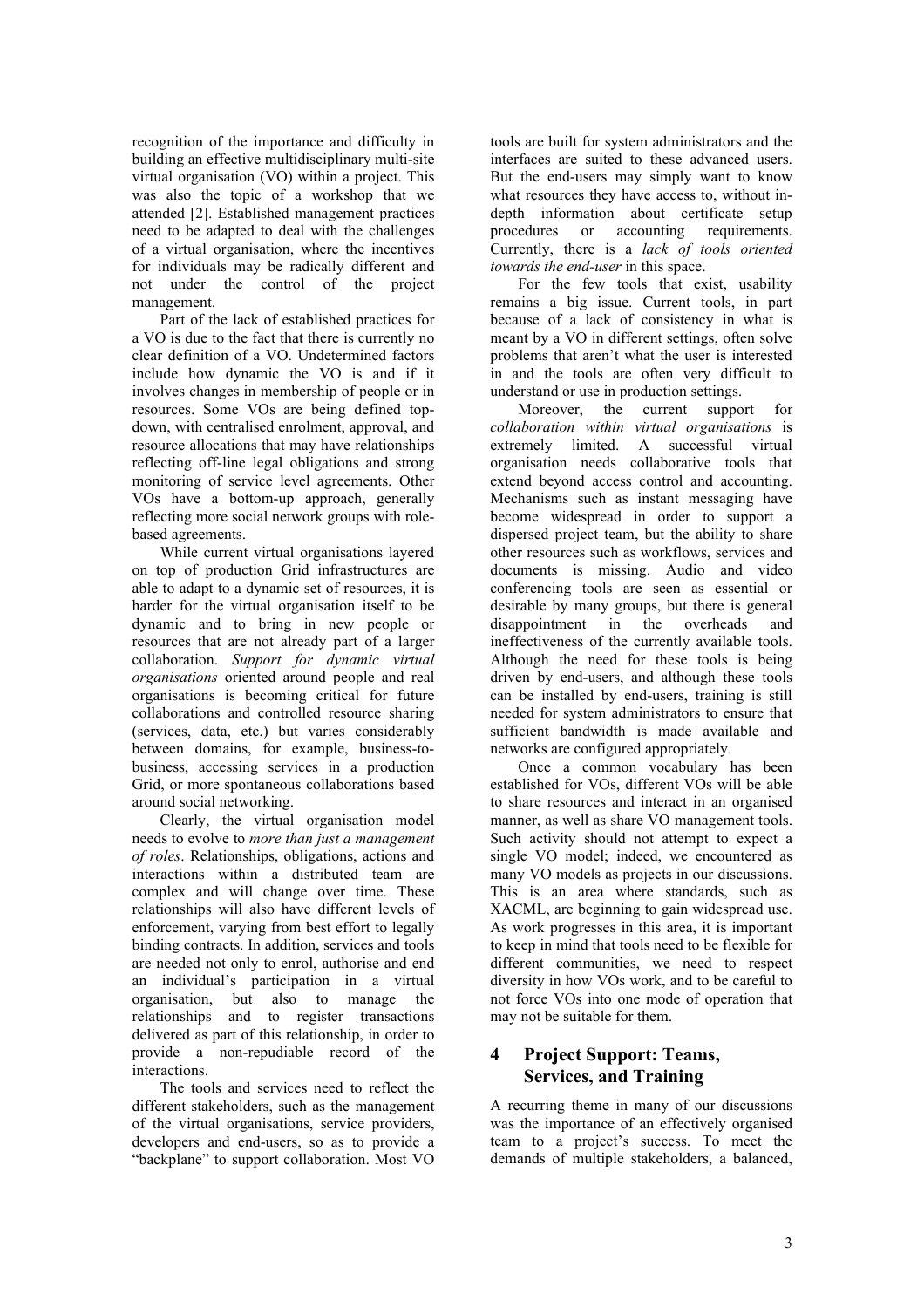trained, multiskilled team is critical to the development and deployment of complex software infrastructures.

The *skills and roles* needed by such a team, and therefore its membership, will likely vary over time. For instance, more software development effort might be needed during the early phases of a project, with more effort on deployment and training towards its end. In the early phases of the UK e-Science programme expertise in the emerging middleware infrastructures was brought into an applied science project through collaboration with computer scientists or other specialists. Some of these skills are now being brought into a project through training, collaboration with external groups or national organisations, or new personnel. Nevertheless, several groups commented on how hard it is to find such personnel and bemoaned the lack of available specialists in the necessary fields (e.g., Web services, HPC programming, application performance tuning and Java programming).

Several projects have learned the hard way that it is easy to spend the majority of their time building new middleware and support services, and not getting their end-user science done. Hence, there is a much *broader acceptance of third-party software and services* than two years ago [3]. Even groups that had started out building their own infrastructure are turning to pre-packaged solutions for higher-level services when possible. However, there is a *notable lack of information* about what is truly available and what tools might be better suited to a particular use case. To provide such expertise is, of course, an overwhelming problem – no one practitioner can advise across the many areas of Grid software and services. One promising solution is to use "vendors" such as the Matching Agency [4], offered by the Arts and Humanities e-Science Support Centre, which matches applications with software experts for advice and future work.

Experiences from the surveyed projects also show that no single software provider provides the *end-to-end solution* needed for most successful e-infrastructure deployments. While this is not necessarily a problem from an end-user's perspective, it means that projects deploying their own infrastructure need the human resources and skills to integrate these components from different providers. In order to avoid these overheads, enabling services are needed that provide access to key resources (e.g., compute, data, file movement). Infrastructure providers, such as the NGS and local campus Grids, play a key role in providing these

low-level services. However, these are unlikely to be of direct use to particular domains or projects. In order to promote uptake into applied communities and projects, additional generic and domain specific services and tools are needed to bridge the gap between the e-infrastructure providers and end-users, such as the Grid-enabled access to data sets provided by MIMAS and EDINA. These higher-level, domain-focused services are easier to integrate into projects and, when hosted by "professional" service providers, provide a solid base for communities to build on. These services enable the software outputs from research projects to be consolidated. As communities build around these services, we would expect them to form the basis of standardisation within relevant forums, and subsequently part of the expected e-infrastructure service environment, as captured within roadmaps such as ESFRI [5] and JISC.

Information relating to the availability of tools and services was not being effectively disseminated to many of the groups we talked with. When groups were aware of the various technology options they felt there was no expertise they could call upon to help them in their decisions. Communication between generic providers and end-users continues to be hampered by the fact that the *groups communicate quite differently.* This situation is also complicated by the fact that different members of the end-user group will want different end tools, a fact that is not always clear to the tool developer. A better understanding of how to manage dynamics between these groups is needed.

At a higher level, today's e-infrastructure users go well beyond the risk takers who started work in this area and as the end-user community expands, there arises a need for *broad outreach and evangelising* of the benefits provided by adopting the emerging campus, national and international e-infrastructure deployments. Many new projects simply don't know what is possible or probable; and many new communities don't know what is easy and available versus hard or even an open research question. There is no baseline of capabilities agreed upon in the broader community, and this situation is significantly hampering additional uptake.

In addition to promoting the adoption of available software and services, *training* needs to be provided for the different stakeholders within a project – the end-users who will using the e-infrastructure services through the tools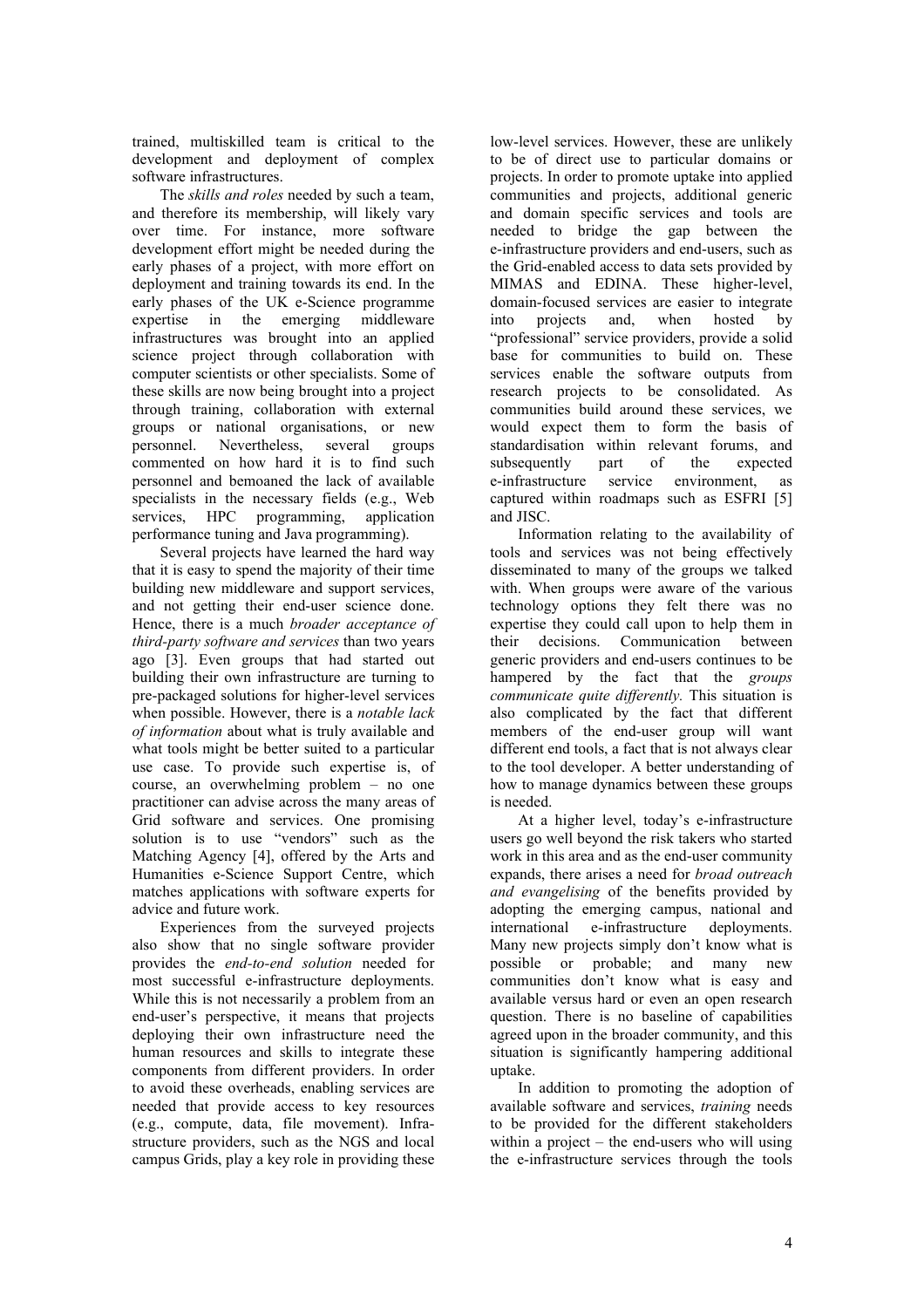and applications, the developers (both of generic and domain specific services) who will be using the deployed e-infrastructure services to build other services and tools, and the deployers (within both a local and national context) who will have the responsibility of managing the required e-infrastructure. Training materials are needed in many forms: formal instructor-led courses standalone self-help material, worked examples, reference systems, and so forth. Ironically, many infrastructure projects noted the need for training and had funds – but were ignorant of existing training materials (from software providers) or ongoing courses (from organisations such as NGS or NeSC) – and as a consequence there was considerable duplication of activity.

Although training can accelerate skill transfer into a team, it cannot provide experience. Several teams expressed a desire to be able to tap into external expert advice as required, rather than build up such experience internally. Advice on how to best use the deployed software needs to continue beyond high-quality training and self-help courses with access to experts who can provide consultancy on best practices and application related problem solving. In addition, support for working with legacy codes is needed. Advising, in general, may include embedding specialists with applied application groups to ensure an effective two-way dialogue that not only disseminates expertise but also captures detailed requirements to guide future developments (although, admittedly, the scalability of this approach must be considered).

#### **5 Operational Issues: Authentication, License Management, and Reliability**

Many user communities, while technically capable in their own fields, are not interested in dealing with the complexity of Grid middleware, especially their authentication systems. Rather, they are interested in running applications to support their science.

Authentication remains a concern for most of the groups we spoke with. The adoption by most service providers of X.509 public key certificates as the primary authentication mechanism for accessing services raises many concerns about end-user usability, but not performance. There still exists a strong need for *simple authentication mechanisms at the point of use*, which may include hiding all certificates from end users. Policies for certificate issuing are also becoming a problem as collaborations

extend beyond national boundaries. In general, none of the groups we spoke with using certificates are satisfied with their current solution.

Issues with licenses were much more common than two years ago as a result of the broadening of the Grid user base into more applied areas. In many current deployments strongly licensed software is used because it is the community standard and because good, open source alternatives are not available and are unlikely to emerge, given the dependence of these communities on verified, quality-assured applications. However, the number of licenses available for a given piece of software is limited, and *currently there isn't a good solution for managing the shifting of licenses* on machines across a given site, let alone within a full VO. For those projects with industrial collaborations, this problem is even more significant because if a non-academic partner uses academically licensed software, both groups can get blacklisted, and thousands of pounds will need to be spent to access needed software.

Given the ability to identify the user and to provide access to a suitable license, the next step is to successfully provision the application on the remote resource. Here, the *need for a consistent environment* was commented on by groups using different resources. Reestablishing one's personal user environment on each of the NGS sites is a simple example of a current impediment to use. Virtualisation technologies are one approach to providing consistent portable environments; however, these are not currently in production use. Moreover, none of the tools in current use have client toolkits that are considered simple or straightforward enough for today's users. Indeed, a common complaint was that, even when the tools were installed, there were ongoing problems with getting the environments to be what was expected. There also was agreement that we need to move away from the remote login approach, but the tools available are simply not stable and reliable enough for hard use.

In general, *reliability was still seen to be lacking* by most users we spoke with. Even with professionally hosted Web services, there seems to be a lack of stability with either constantly changing interfaces or endpoints. As a result, many groups simply do not expect that the services will be up; they just work with whatever they find responsive at run-time. The statement "Always *something* doesn't work" was repeated by several groups. Error messages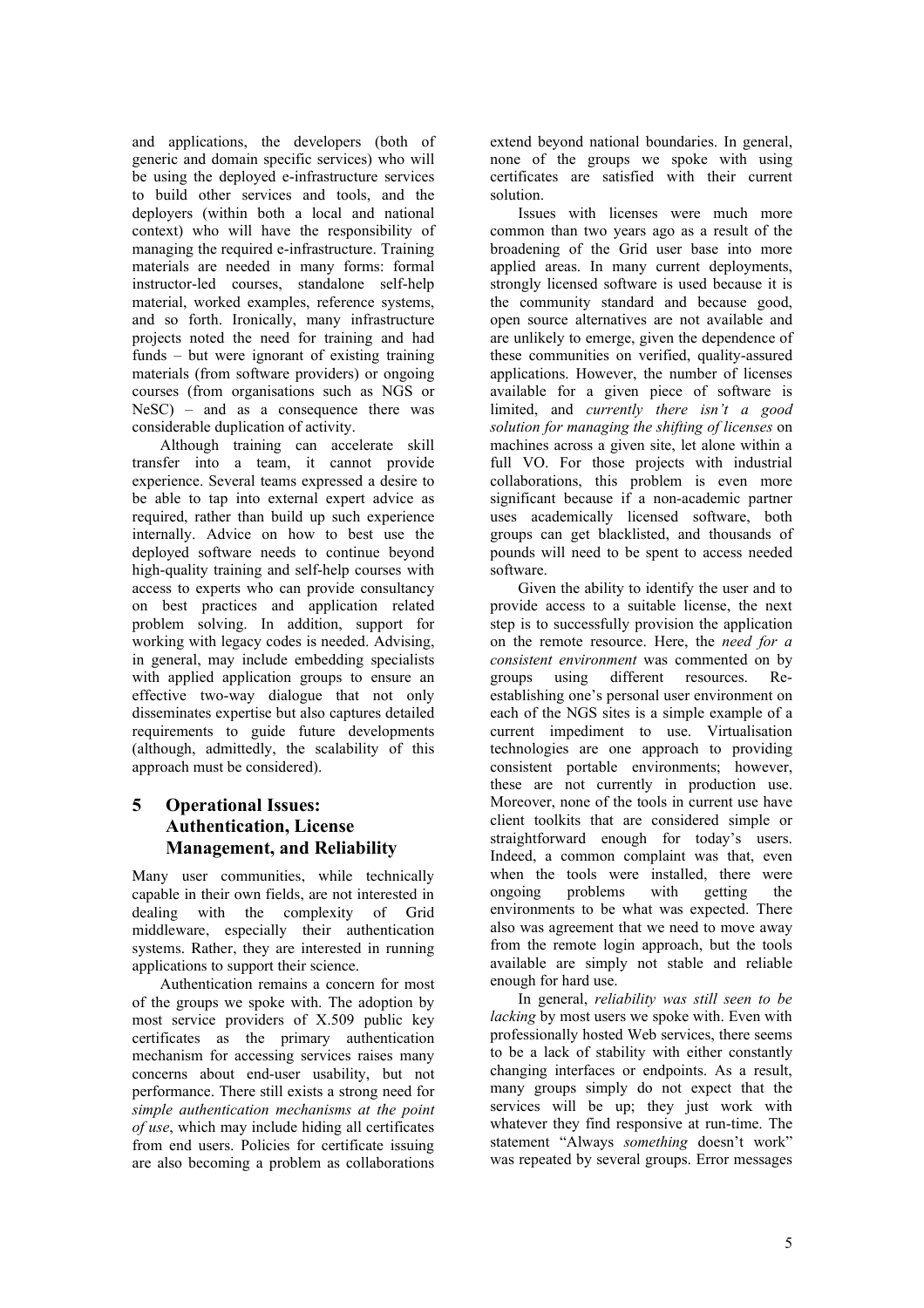are still found to be lacking. The complicated stack of services also doesn't help when application or system debugging is needed. Even the monitoring software may give conflicting results.

#### **6 User Interaction**

Different communities (and users) use different environments to undertake their work. When offered the use of e-infrastructure services to accelerate their research, users frequently express reluctance to change environments solely for the purposes of accessing these new capabilities. It is therefore critical for increased adoption to understand how the different users (end users, developers, etc.) interact with e-infrastructure services.

In order to enable tool builders to integrate access to e-infrastructure services into existing user environments, there is a *need for stable APIs* to build on. Ideally, the APIs will be based on standards and not local to a single toolkit or implementation. Ultimately, these APIs need to encompass the full breadth of e-infrastructure services that are available, but initially they should focus on job submission and management, service discovery, file movement and management, and data annotation.

These standard APIs can be used as a basis for accessing e-infrastructure services from within nongraphical environments; alternatively, command-line clients can be executed from within existing shell executed from within existing shell environments. Over the years, many projects have invested considerable effort in developing a suite of scripts to support their interaction with Grid services by using scripting environments (such as Matlab, Python, Jython and Perl) and UNIX shells (such as Bash and Tcsh). Porting these scripts to a new middleware infrastructure, or even to a new release of the current software, represents a considerable risk to a project.

Many *groups are transitioning to a workflow system*, either to better track their intermediate results (see Section 2 for a discussion of data needs) or to keep track of a large number – often tens of thousands – of individual jobs. Most groups are considering an already running system such as Taverna or one of the BPEL implementations, as opposed to building their own from scratch or further extending existing scripts that had been the start of a home grown system.

*Portals have gained considerable acceptance in some communities.* Some projects have successfully exposed common operations involving e-infrastructure services to a predominantly non-technical (in a computing sense) community, while other projects have found the inflexibility frequently offered by a portal solution a hindrance. The availability of customisable portal toolkits (through the use of portlets) provides an important approach to building solutions for communities where they are needed.

#### **7 Other Issues**

In addition to the major issues discussed in Sections 4–6, several other issues arose, which we discuss here. We have not included in the report other issues that came up in our discussions but were associated with only a particular community.

The move to the Full Economic Cost (fEC) funding models and the potential loss of investment from the Strategic Research Investment Fund (SRIF) is causing concern among many providers of research computing – especially at the campus level – with the need to *account* for on and off campus use.

The management of file-based collections (as noted in Section 2) is producing requirements relating to *file replication* to provide redundancy and improved access speeds, both for campus and national resources.

End-to-end security (of the underlying resources and the data accessed through them) is frequently achieved by many service providers through the deployment of *firewalls* and by restricting the number of open ports*,* both of which continue to provide problems to end-users.

Only one group we spoke with had a pressing need for advance reservation and coscheduling, and that was currently being well addressed with the *ad hoc* systems in place. The need for scheduling across resources with common environments was seen as a lower priority than other pressing data or security needs by most groups.

#### **8 Conclusions and Recommendations**

As a result of the survey we recommend investment in three broad areas: *software*, *policy* and *support*, with items listed in no particular order. Sustained investment in these areas will provide a set of structured tools, services and environments to support access to e-infrastructure, and a support infrastructure to enable the adoption of e-infrastructures by new user groups.

Software: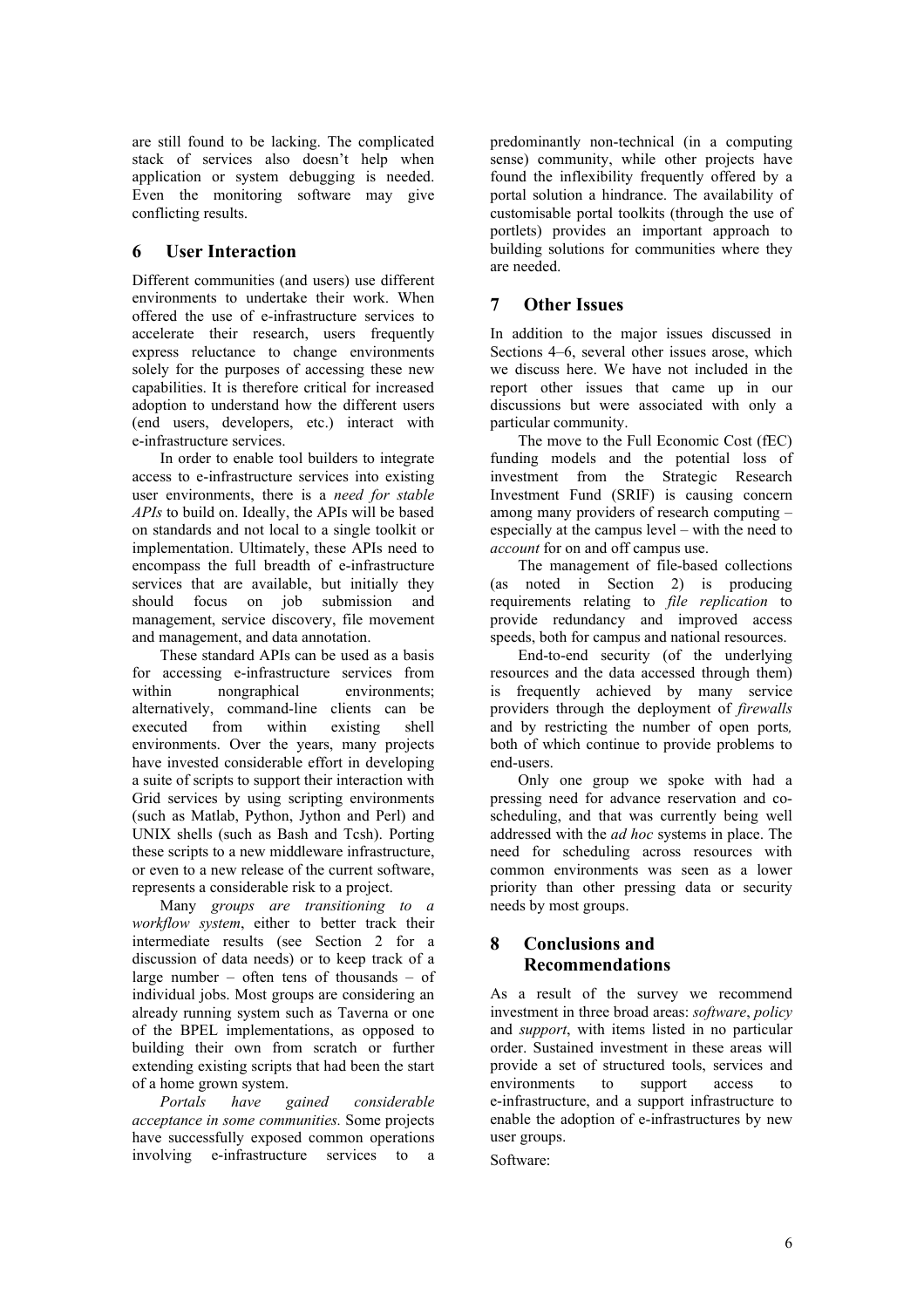- Automatic data annotation and provenance tools to support domain specific schema
- Mechanisms to support controlled and convenient sharing of files between groups
- Reliable documented software base to enable virtual organisations of individuals to gain access to services and resources, with mechanisms to facilitate collaborative research between those individuals
- License management software, across a site and across a VO
- Simplified authentication tools better user interfaces and focus on ease of use and local (client) deployment
- Integration of e-infrastructure resources into the environments in regular use by applied end-users (e.g., Matlab, Jython, Perl, R, portals)
- Better tools for understanding failures and increasing reliability

Policy:

- Development of a best practice document to support research groups in developing their own data curation and file management policy
- Development of common annotation schemes for individual communities to enable consistent metadata labelling within these communities
- Defining a set of recognised roles, actions,<br>and relationships to support the and relationships to support the construction of virtual organisations
- Consistent environment guidelines for machine interactions, especially with the NGS, so users see one environment across a Grid
- Support:
- Better technical consultancy to end-users who wish to move their applications to use e-infrastructure services, developers who wish to use best practice to build e-infrastructure services, and deployers who need to configure e-infrastructure services for maximum performance and reliability –in general, better information with a human behind it (this needs to be a funded, coordinated service with experts– simple lists are worse than nothing, as they are always dated and often misleading)
- Provision of self-help training materials and hands-on tutorials delivered to users throughout the UK through national and local trainers for common tools and software being used within the UK community
- Outreach and education about what is possible to non-traditional communities

We hope that these recommendations will influence the roadmaps and activities of organisations charged with supporting collaborative multidisciplinary science in the UK (e.g. OMII-UK, NGS, DCC) and their funding bodies – the UK research councils and JISC.

#### **Acknowledgements**

We gratefully acknowledge all of the people we talked to; their time and frank discussions are appreciated. In addition we received valuable feedback and comments from Dave Berry (NeSC), Richard Sinnott (University of Glasgow), and David Wallom (University of Oxford).

Steven Newhouse was supported by OMII-UK, EPSRC grant EP/D076617/1. Jennifer Schopf was supported by the Joint Information Systems Committee and the Mathematical, Information, and Computational Sciences Division subprogram of the Office of Advanced Scientific Computing Research, Office of Science, U.S. Department of Energy, under contract DE-AC03-76SF00098, Andrew Richards was supported by the JISC NGS grant.. Malcolm Atkinson was supported by the EPSRC Senior Research Fellowship for the e-Science Envoy EP/D079829/1. Facilities were provided by the NeSC EPSRC grant EP/D054370/1.

#### **References**

[1] "Study of User Priorities for e-Infrastructure for e-Research (SUPER)", Steven Newhouse, Jennifer M Schopf, Andrew Richards and Malcolm Atkinson, UK eScience Technical Report UKeS-2007-01, April 2007. [2] Workshop on Virtual Organisations and Grids: Applications, Patterns and Infrastructures, UK National eScience Centre, 21-22 November, 2006 http://wiki.esi.ac.uk/ Virtual Organisations And Grids [3] Jennifer M. Schopf and Steven J. Newhouse, "Real Users - Real Requirements," UK eScience All Hands Meeting 2005, Sept. 2005. [4] Arts and Humanities E-Science Support Centre Matching Agency, http://www.ahessc.ac.uk/matching-agency [5]ESFRI: European Strategy Forum on Research Infrastructures, http://cordis.europa.eu/esfri/